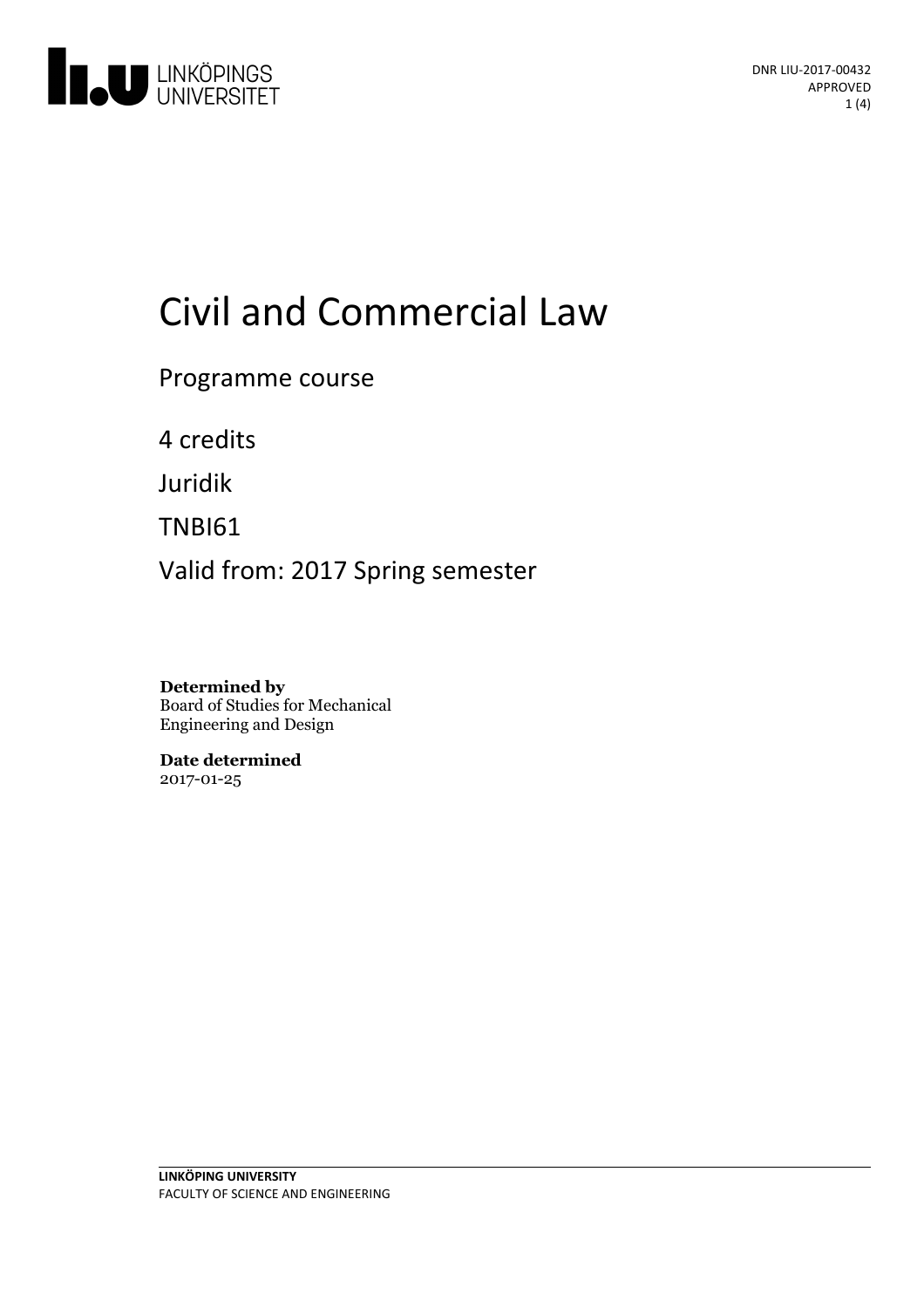# Main field of study

No Main Field of Study

#### Course level

First cycle

#### Advancement level

 $G_1X$ 

#### Course offered for

Civil Engineering, B Sc in Engineering

#### Entry requirements

Note: Admission requirements for non-programme students usually also include admission requirements for the programme and threshold requirements for progression within the programme, or corresponding.

# Intended learning outcomes

The aim of the course is to make the students well orientated about the legal system in general and within areas concerning building business out of the contractor´s point of view inparticular. The students should, as far as concerns the areas mentioned under "Course contents" below, be able to:

- 1. Use basic legal concepts; Perspicuously reproduce legal rules as well of the areas of application for laws and standard agreements;
- 2. Identify areas of application for laws and standard agreements;
- 3. Analyse a legal rule in terms of legal facts and consequences; Perspicuously explain basic legal concepts and principals; Relate a legal rule and apply it to a given situation;
- 4. Assess and evaluate given information out of a legal perspective; Assess the legal consequences of a more complex situation.

#### Course content

The legal System. Civil Law, generally. Law/Legal system of Property, Associations, Damages, Real Estate, Contracting and Purchasing

# Teaching and working methods

The course consists of lectures and seminars.

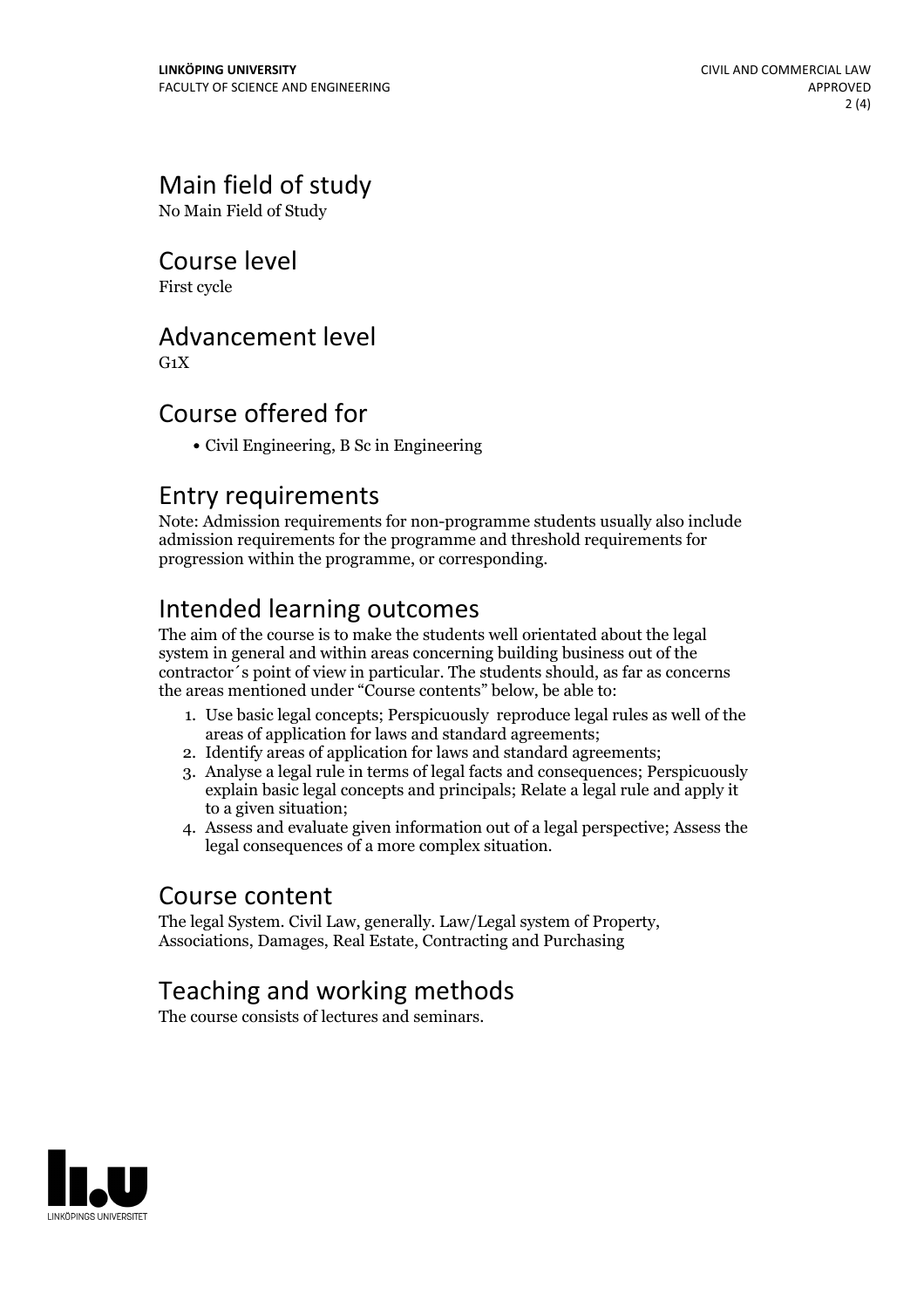#### Examination

TEN1 Written Examination  $4$  credits  $U$ , 3, 4, 5

Grades Four-grade scale, LiU, U, 3, 4, 5

#### Department

Institutionen för teknik och naturvetenskap

## Director of Studies or equivalent

Dag Haugum

#### Examiner

Anders Vennström

#### Course website and other links

<http://www2.itn.liu.se/utbildning/kurs/index.html?coursecode=TNBI61>

## Education components

Preliminary scheduled hours: 24 h Recommended self-study hours: 83 h

# Course literature

#### **Additional literature**

**Books** Agell-Malmström, *Civilrätt* Söderberg, Jan, *Att upphandla byggprojekt*

**Compendia**